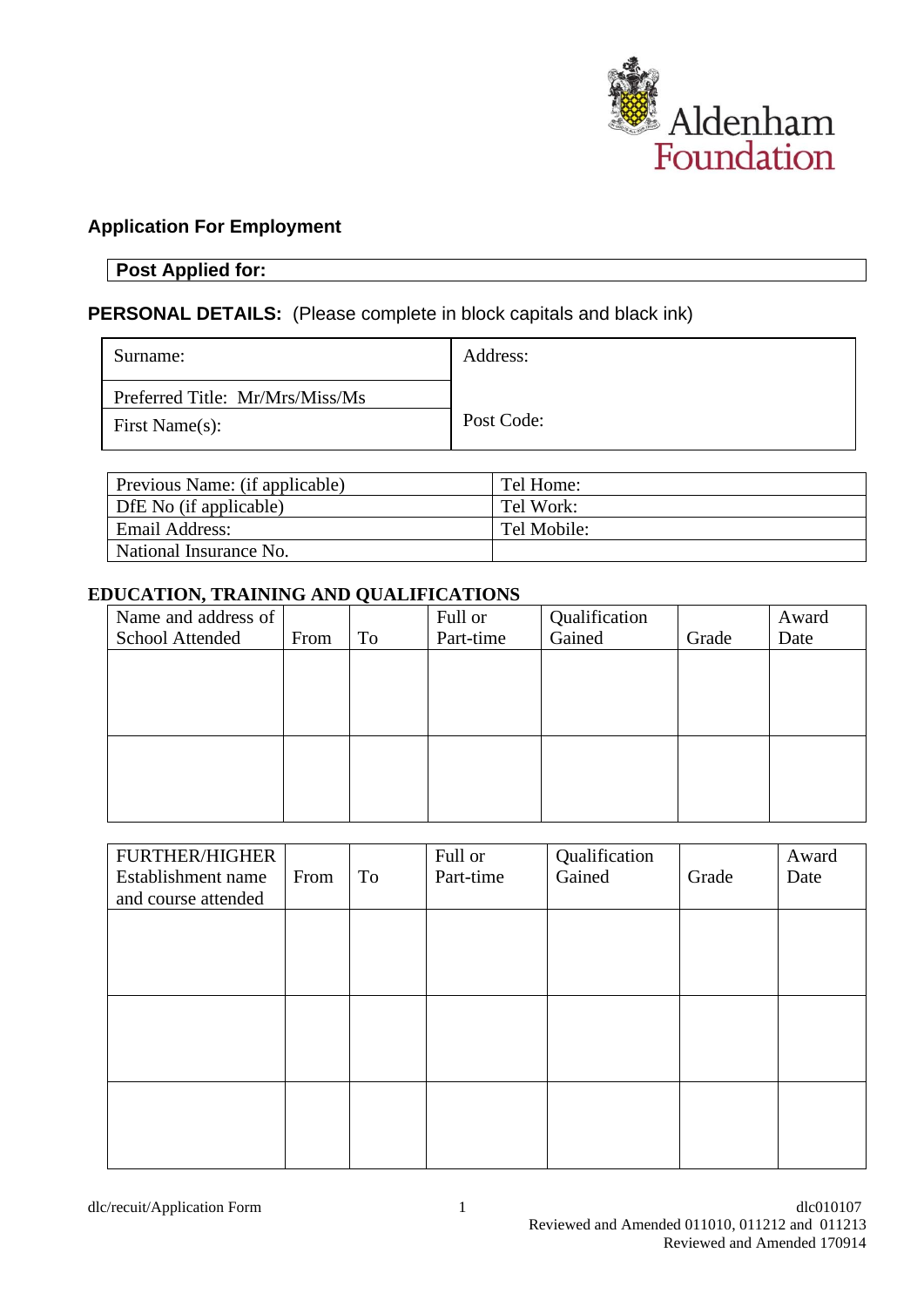# **DETAILS OF PRESENT OR MOST RECENT EMPLOYMENT**

| Employer:          |                            |            |
|--------------------|----------------------------|------------|
| Title of Post:     | Date Appointed:            | Date Left: |
| Full or Part Time: | Period of notice required: |            |
| Basic Salary:      | Allowances:                |            |
|                    |                            |            |

**Reason for wishing to leave current post/leaving previous post:**

### **PREVIOUS EMPLOYMENT OUTSIDE EDUCATION**

| Employer: | Post: | Full/Part Time | From<br>dd/mm/yyyy | To<br>dd/mm/yyyy |
|-----------|-------|----------------|--------------------|------------------|
|           |       |                |                    |                  |
|           |       |                |                    |                  |
|           |       |                |                    |                  |
|           |       |                |                    |                  |
|           |       |                |                    |                  |
|           |       |                |                    |                  |
|           |       |                |                    |                  |
|           |       |                |                    |                  |

### **PREVIOUS EMPLOYMENT IN EDUCATION**

| Employment Authority | Post: | Full/Part Time | From       | <b>To</b>  |
|----------------------|-------|----------------|------------|------------|
| and Establishment:   |       |                | dd/mm/yyyy | dd/mm/yyyy |
|                      |       |                |            |            |
|                      |       |                |            |            |
|                      |       |                |            |            |
|                      |       |                |            |            |
|                      |       |                |            |            |
|                      |       |                |            |            |
|                      |       |                |            |            |
|                      |       |                |            |            |
|                      |       |                |            |            |

| Please give details of periods of time not accounted for above which   From<br>may include unpaid/voluntary work or family commitments: | $\vert$ dd/mm/yyyy $\vert$ dd/mm/yyyy | To |
|-----------------------------------------------------------------------------------------------------------------------------------------|---------------------------------------|----|
|                                                                                                                                         |                                       |    |
|                                                                                                                                         |                                       |    |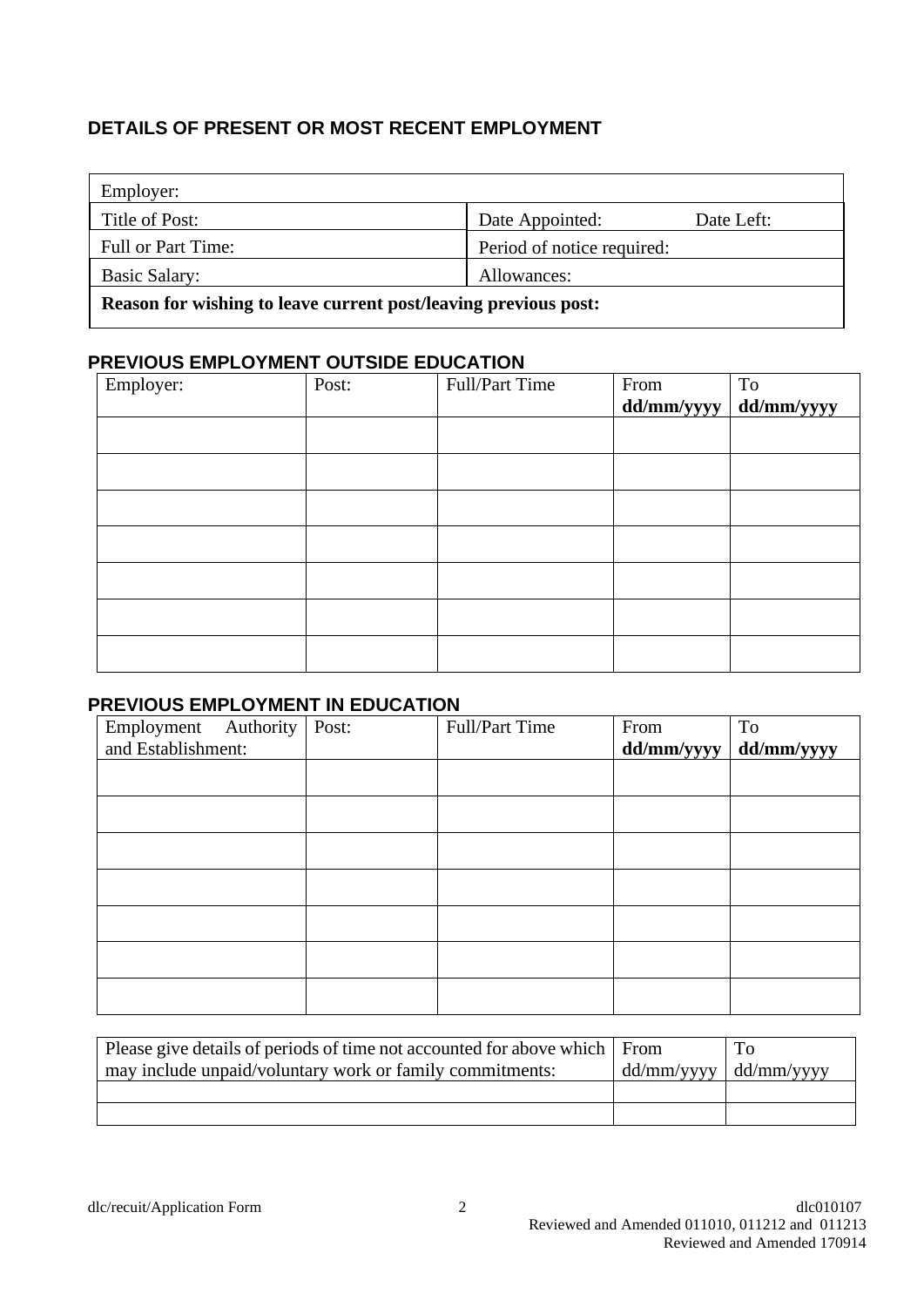### **OTHER QUALIFICATIONS AND TRAINING COURSES COMPLETED**

| <b>Training Course</b> | Date Completed | Qualification (if any) |
|------------------------|----------------|------------------------|
|                        |                |                        |
|                        |                |                        |
|                        |                |                        |
|                        |                |                        |
|                        |                |                        |
|                        |                |                        |

### **PROFESSIONAL QUALIFICATIONS**

| <b>Awarding Body</b> | Date Awarded | <b>Grade of Member</b> |
|----------------------|--------------|------------------------|
|                      |              |                        |
|                      |              |                        |
|                      |              |                        |
|                      |              |                        |

### **SUPPORTING STATEMENT:**

Please give details of how you consider your experience, knowledge, skills and personal qualities meet the requirements of the post as outlined in the job description.

Use a continuation sheet if necessary.

#### **REFERENCES**

- Please give the names, addresses and telephone numbers (and email address if applicable) of two referees, who should not be related to you and who we may approach for information about your suitability for the post.
- One Referee must be your current or most recent employer or school/college tutor if this is your first job.
- The second referee should be a previous employer or someone who knows you professionally and can comment on your suitability for the post.
- Please indicate if you do not wish us to approach referees prior to interview by putting an 'x' in box below.

| Name:     | Occupation:                               |
|-----------|-------------------------------------------|
| Address   | <b>Phone Number:</b>                      |
| Postcode: | Email Address:                            |
|           | Capacity in which this referee knows you: |
|           |                                           |
| Name:     | Occupation:                               |

| └─ |           | ----------                                |
|----|-----------|-------------------------------------------|
|    | Address   | <b>Phone Number:</b>                      |
|    | Postcode: | Email Address:                            |
|    |           | Capacity in which this referee knows you: |
|    |           |                                           |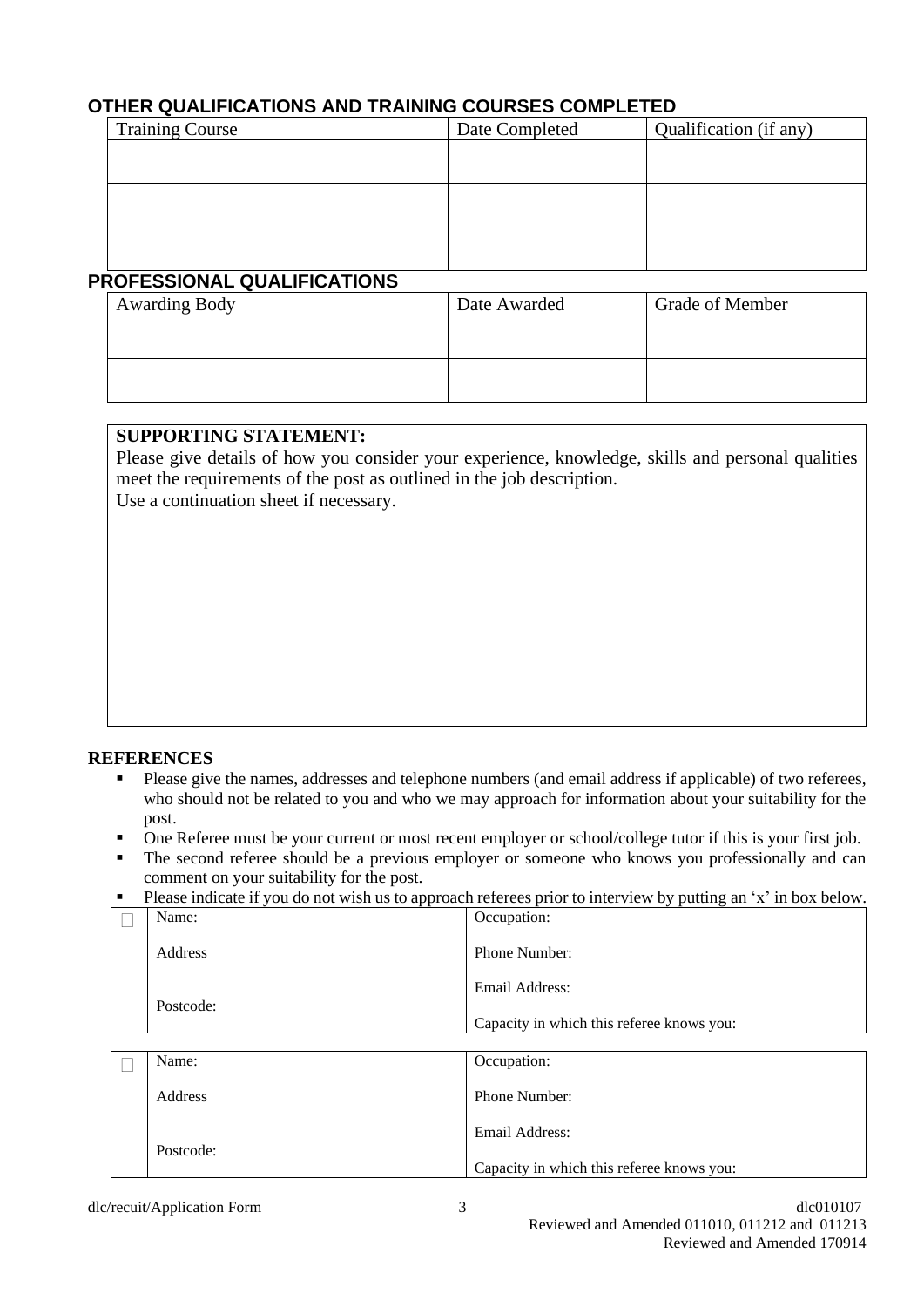### **ADDITIONAL INFORMATION**

| Do you require a work permit to work in the UK?                                      | YES/NO |  |
|--------------------------------------------------------------------------------------|--------|--|
| Do you hold a current driving licence?                                               | YES/NO |  |
| Do you have independent means transport?                                             | YES/NO |  |
| Are you related to a current member of the School staff or Governing Body?           | YES/NO |  |
| Failure to disclose such information may disqualify you. If yes please give details: |        |  |
|                                                                                      |        |  |

### **DISCLOSURE OF CRIMINAL BACKGROUND**

Because of the nature of the work for which you are applying, enquiries will be made of the Disclosure and Barring Service to ascertain whether or not your records reveal any criminal convictions. The School is exempt from the provisions of Section 4(2) of the Rehabilitation of Offenders Act 1974 and therefore all convictions, cautions, reprimands and final warnings (including those which would normally be considered "spent" under the Act), must be declared except for those to which the DBS Filtering Rules apply (see Appendix A). Having a criminal record will not necessarily bar you from obtaining a position at Aldenham.

| Have you been convicted by the courts for any criminal offence?               | YES/NO |
|-------------------------------------------------------------------------------|--------|
| Is there any relevant court action pending against you?                       | YES/NO |
| Have you ever received a caution, reprimand or final warning from the Police? | YES/NO |

If you answer 'YES' to any of the above, please provide details in a sealed envelope marked 'confidential' and return with this form. All information relating to the disclosure of convictions are handled in accordance with the DBS's Code of Practice, a copy of which is available on request from the School.

### **ASYLUM AND IMMIGRATION ACT**

Under the terms of the Act, it is an offence to employ an employee, or an apprentice aged 16 or over, who has no immigration authorisation to work in the UK. Therefore, should your application be successful you will be required to provide proof of eligibility to work in the UK.

### **DECLARATION**

This application will be processed within the terms specified by the Data Protection Act 1998. I hereby explicitly consent to the School collecting, holding and otherwise processing personal data (including 'sensitive' personal data) relating to me for the purposes necessary within the employment process. If you are the successful candidate, relevant information will be taken from the form and used as part of your personal record, held by the Human Resources Department and your immediate line manager.

I confirm that I am not on the DBS Childrens' Barred List, disqualified from work with children or subject to sanctions imposed by a regulatory body.

**I hereby certify that the information given above is correct to the best of my knowledge and that I have not omitted any material facts. I understand that the provision of false or misleading information would be grounds for dismissal, or would preclude me from being offered work with the School.**

Signed: ………………………………………………………………… Date: …………………………...

RETURN FORM TO: Mrs Carol Angove c/o The Aldenham Foundation, Aldenham School, Aldenham Road, Elstree, Herts, WD6 3DA or to [HMSecretary@aldenham.com](mailto:HMSecretary@aldenham.com)